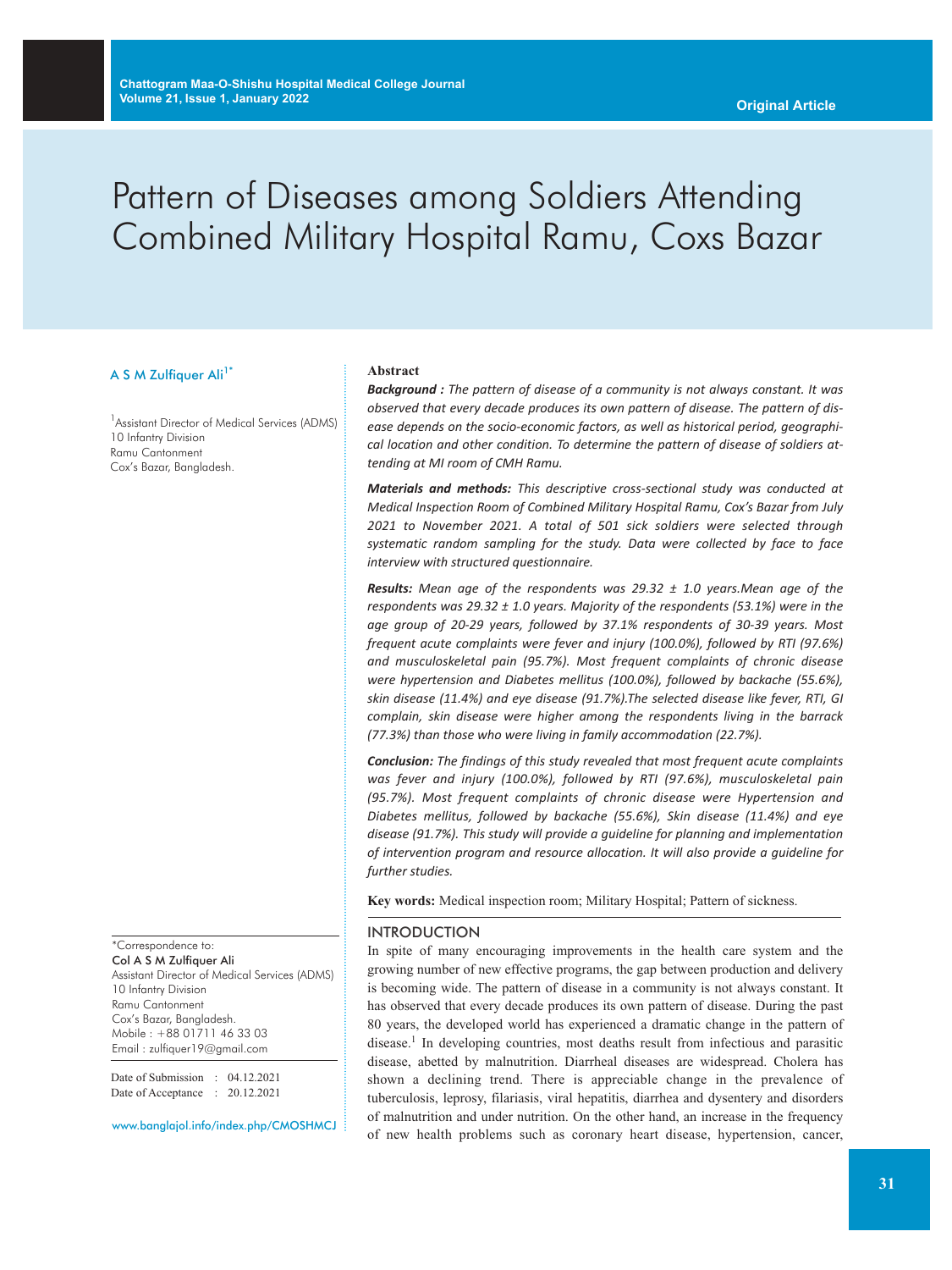diabetes and accidents has been noted. The factors which play a role in the changing patterns of disease are multiple. They include changing life style and living standards, demographic factors, urbanization and industrialization, medical interventions, maintenance of people with transmissible genetic defects and the widespread effects of technology on ecology. 2

A few studies were being conducted in our country to find out the prevalence of common illness in the community. In a studyconducted in Shushasthya, Dhaka, the most frequent occurring non-communicable disease was found to be Cardiovascular (24%) and peptic ulcer (20%). <sup>3</sup> Despite great advances in medicine the common cold continues to be a great burden on society in terms of human suffering economic losses. <sup>4</sup> Respiratory infection, the most common cause of acute infectious disease in US are also the leading cause of outpatient illness and the major cause of infectious disease hospitalization specially in military personnel.<sup>5</sup> Injury is another leading cause of illness in Bangladesh. <sup>6</sup> Injuries are also reaming as a leading health problem in the military services. Sports and physical training activities are areas in which a substantial number of injuries can occur. 7

Bangladesh army is an organization having huge work force, working nationally and internationally at different setting. To provide better services throughout the world they had to remain fit in all aspect. For keeping them fit it is of utmost importance to know the common sickness prevailing in the soldiers community. The findings of this study will help in formulate intervention programs applicable in the context of Bangladesh Army and also provide a guideline for further studies in the same arena as well as in other areas.

#### MATERIALS AND METHODS

This descriptive cross-sectional study was conducted in Central Medical Inspection Room of Combined Military Hospital Ramu from July 2021 to November 2021. A total of 501 cases were selected purposively.Everyday about 100 patients were attended at CMI room. Daily 10 patients were interviewed. So the sampling interval was  $100 \div 10 = 10$ . Therefore every  $10^{th}$ patient was interviewed. Data were collected with the help of structured questionnaire. Confidentiality was duly ensured to all participants and informed consent was obtained. After collection data were scrutinized, edited and verified for its consistency. Data were processed and analysed by computer software SPSS version 23 and expressed in frequency and percentage. The necessary ethical issue has been considered.

#### RESULTS

Mean age of the respondents was  $29.32 \pm 1.0$  years. Majority of the respondents (53.1%) were in the age group of 20-29 years, followed by 37.1% respondents of 30-39 years. Male respondents were 94.8% and female were only 5.2%. Most of the respondents (80.0%) were qualified in SSC or equivalent level of education. Majority (50.5%) respondents had their monthly family income Tk 20000-40000, Among the respondents majority(55.1%) were Sainik, 57.6% were married,

76.4% respondent reported once only, 80.4% were non-smoker and 79.0% were living in barrack house. Most frequent acute complaints was fever and injury (100.0%), followed by RTI (97.6%) and musculoskeletal pain (95.7%). Most frequent complaints of chronic disease were hypertension and Diabetes mellitus (100.0%), followed by backache (55.6%), skin disease (11.4%) and eye disease (91.7%).The selected disease like fever, RTI, GI complain, skin disease were higher among the respondents living in the barrack (77.3%) than those who were living in family accommodation (22.7%).

**Table I** Distribution of respondents by socio-demographic characteristics

| <b>Characteristics</b>    |                                       | <b>Frequency</b> | Percentage $\overline{(*)}$ |
|---------------------------|---------------------------------------|------------------|-----------------------------|
| Age Group (In years)      | $<$ 20                                | 15               | 3.0                         |
|                           | 20-29                                 | 266              | 53.1                        |
|                           | 30-39                                 | 186              | 37.1                        |
|                           | >40                                   | 34               | 6.8                         |
|                           | Total                                 | 501              | 100.0                       |
|                           | Mean $\pm$ SD = 29.32 $\pm$ 1.0 years |                  |                             |
| <b>Sex</b>                | Male                                  | 475              | 94.8                        |
|                           | Female                                | 26               | 5.2                         |
| <b>Educational</b> status | SSC/Equivalent                        | 401              | 80.0                        |
|                           | HSC/Equivalent                        | 50               | 10.0                        |
|                           | Graduation and above                  | 50               | 10.0                        |
| Monthly family income     | < 20000                               | 198              | 39.5                        |
|                           | 20000-40000                           | 253              | 50.5                        |
|                           | >40000                                | 50               | 10.0                        |
| Rank                      | Sainik                                | 276              | 55.1                        |
|                           | Lance Corporal                        | 62               | 12.4                        |
|                           | Corporal                              | 91               | 18.2                        |
|                           | Sergeant                              | 50               | 10.0                        |
|                           | Warrant Officer                       | 22               | 4.3                         |
| Marital status            | Married                               | 289              | 57.6                        |
|                           | Unmarried                             | 212              | 42.4                        |
| Number of report          | Once                                  | 383              | 76.4                        |
|                           | Twice                                 | 109              | 21.8                        |
|                           | Thrice                                | 9                | 1.8                         |
| Personal habit            | Smoker                                | 98               | 19.6                        |
|                           | Non-smoker                            | 403              | 80.4                        |
| Immunization status       | COVID-19                              | 501              | 100.0                       |
|                           | Hepatitis -A                          | 1                | 0.2                         |
|                           | Hepatitis-B                           | 139              | 27.7                        |
|                           | Meningitis                            | 45               | 9.0                         |
| Accommodation             | <b>Barrack</b>                        | 396              | 79.0                        |
|                           | Government Quarter                    | 85               | 17.0                        |
|                           | Personal                              | 20               | 4.0                         |
| Chronic Disease           | Present                               | 35               | 6.9                         |
|                           | Absent                                | 466              | 93.1                        |
| Duration of suffering     | $1 - 7$                               | 419              | 83.6                        |
|                           | $8 - 14$                              | 21               | 4.2                         |
|                           | $15 - 30$                             | 25               | 5.0                         |
|                           | $>30$                                 | 36               | 7.2                         |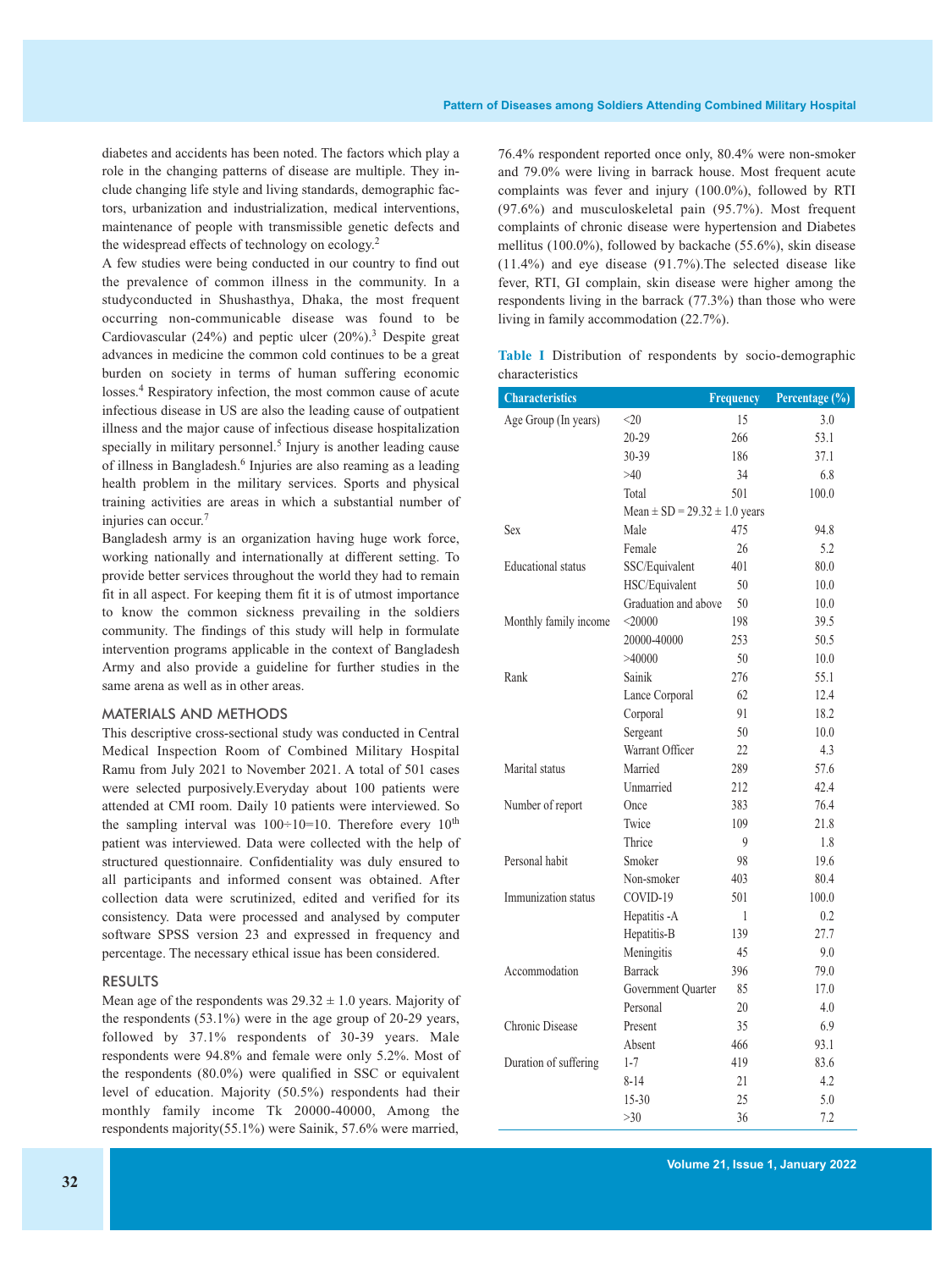Table I shows that Mean age of the respondent was  $29 \pm 1.0$ years. Majority of the respondents (53.1%) were in the age group 20-29 years. Most of the respondents were male  $(94.8\%)$ . Among the respondents maximum  $(80.0\%)$  were qualified in SSC level of education. More than half (50.5%) of the respondents had their monthly family income Tk 20000- 40000, Majority (55.1%) were Sainik and 57.6% were married. Among the respondents 76.4% were reported into MI room once, 80.4% were non-smoker and 100.0% were immunized against COVID-19. Out of 501 respondents 79.0% were living in barrack, 93.1% were suffering from acute disease and 83.6% were suffering for 1-7 days.

| Table II Distribution of disease by the pattern of morbidity |  |  |
|--------------------------------------------------------------|--|--|
|--------------------------------------------------------------|--|--|

| <b>Disease</b>       | <b>Pattern of morbidity</b> | <b>Total</b> |             |
|----------------------|-----------------------------|--------------|-------------|
|                      | Acute                       | Chronic      |             |
| Fever                | 119(100.0)                  | 0(0.0)       | 119(100.0)  |
| <b>RTI</b>           | 80 (97.6)                   | 2(2.4)       | 82 (100.0)  |
| GI complaints        | 60(95.2)                    | 3(4.7)       | 63(100.0)   |
| Injury               | 53 (100.0)                  | 0(0.0)       | 53 (100.0)  |
| Skin disease         | 39 (88.6)                   | 5(11.4)      | 44 (100.0)  |
| ENT problems         | 26(92.9)                    | 2(7.1)       | 28(100.0)   |
| Backache             | 12(44.4)                    | 15(55.6)     | 27(100.0)   |
| Musculoskeletal pain | 22(95.7)                    | 1(4.3)       | 23(100.0)   |
| Eye disease          | 11 (91.7)                   | 1(8.3)       | 12(100.0)   |
| Hypertension         | $\theta$                    | 6(100.0)     | 6(100.0)    |
| Diabetes mellitus    | $\theta$                    | 2(100.0)     | 2(100.0)    |
| Miscellaneous        | 42(100.0)                   | $\theta$     | 42(100.0)   |
| Total                | 464 (92.6)                  | 37(7.4)      | 501 (100.0) |

Table II shows that most frequent acute complaints was fever and injury (100.0%), followed by RTI (97.6%), Musculoskeletal pain (95.7%). Most frequent complaints of chronic disease were Hypertension and Diabetes mellitus, followed by backache (55.6%), Skin disease (11.4%) and eye disease (91.7%).

**Table III** Distribution of respondents by type of disease and age

| <b>Disease</b>     |         | <b>Total</b> |           |           |             |
|--------------------|---------|--------------|-----------|-----------|-------------|
|                    | $20$    | $20 - 29$    | 30-39     | $\geq 40$ |             |
| Fever              | 6(40.0) | 72(27.1)     | 37(19.9)  | 4(11.8)   | 119 (23.8)  |
| <b>RTI</b>         | 2(13.3) | 52(19.5)     | 24 (12.9) | 4(11.8)   | 82 (16.4)   |
| GI complaints      | 2(13.3) | 26(9.8)      | 28(15.1)  | 7(20.6)   | 63(12.6)    |
| Injury             | 1(6.7)  | 29(10.9)     | 20(10.8)  | 3(8.8)    | 53 $(10.6)$ |
| Skin disease       | 0(0.0)  | 21(7.9)      | 23(12.4)  | 0(0.0)    | 44(8.8)     |
| <b>ENT</b> disease | 1(6.7)  | 13(4.9)      | 12(6.5)   | 2(5.9)    | 28(5.6)     |
| Backache           | 1(6.7)  | 10(3.8)      | 10(5.4)   | 6(17.6)   | 27(5.4)     |
| Musculoskeletal    | 1(6.7)  | 10(3.8)      | 11(5.9)   | 1(2.9)    | 23(4.6)     |
| Eye disease        | 1(6.7)  | 4(1.5)       | 7(3.8)    | 0(0.0)    | 12(2.4)     |
| Hypertension       | 0(0.0)  | 0(0.0)       | 2(1.1)    | 4(11.8)   | 6(1.2)      |
| Diabetes Mellitus  | 0(0.0)  | 0(0.0)       | 0.0       | 2(5.9)    | 22(4.4)     |
| Miscellaneous      | 0(0.0)  | 29(10.9)     | 12(6.5)   | 1(2.9)    | 42(8.4)     |
| Total              | 15(2.9) | 266 (53.09)  | 186(37.1) | 34(6.79)  | 501 (100.0) |

**Volume 21, Issue 1, January 2022**

Table III shows the type of disease by age of the respondents. Fever appeared to be the most frequent complaint in all age strata except gastrointestinal complaints, which was more among the respondents having age group 30 years and above. RTI appeared to be the  $2<sup>nd</sup>$  highest disease among the respondents.

|               | Table IV Relationship with some selected disease with |  |  |  |
|---------------|-------------------------------------------------------|--|--|--|
| accommodation |                                                       |  |  |  |

| <b>Disease</b> | <b>Accommodation</b> | <b>Total</b>   |             |
|----------------|----------------------|----------------|-------------|
|                | <b>Family living</b> | <b>Barrack</b> |             |
| Fever          | 25(21.1)             | 94 (78.9)      | 119(100.0)  |
| <b>RTI</b>     | 17(20.7)             | 65(79.3)       | 82 (100.0)  |
| GI Complaints  | 16(25.4)             | 47(74.6)       | 63 (100.0)  |
| Skin disease   | 12(27.3)             | 32(72.7)       | 44(100.0)   |
| Total          | 70(22.7)             | 238 (77.3)     | 308 (100.0) |

Table IV shows that the selected disease like fever, RTI, GI complain, skin disease were higher among the respondents living in the barrack (77.3%) than those who were living in family accommodation (22.7%).

#### **DISCUSSION**

In this study it was revealed that maximum number of patients (53.1%) belongs to the age group 20-29 years, followed by 30- 39 years age group (37.1%). The mean age was  $29.32 \pm 1.0$ years. The highest incidence of reporting sick in the age group was 20-29 years. This is due to the fact that, overall age distribution of armed forces members is same like above. More ever this group of soldiers have to undergo more physical hardship round the year. Maximum soldiers go on retirement between the age of 40-45 years of age. As a result aged soldiers reporting of CMI room are less. The lowest age was below 20 years age group. This is due to the fact that soldiers are recruited in the army between the ages of 17-20 years.

It was depicted in the study that most of the soldiers (94.8%) were male and rest (5.2%) were female. Female soldiers were introduced in the army newly and in selective crops. Maximum respondents (80.0%) were qualified in SSC or equivalent level of education. This is because of the existing army enrolment policy. The educational qualification for soldier's recruitment in army is secondary level in maximum category of trades. The maximum number of respondents (50.5%) were from middle class whose monthly income was in between TK=20000- 40000. In Army, the rank and salary increase with the increase of age, so higher age group is having higher income. The higher rate of reporting sick may be associated with strenuous manual works, physical exertion, economic struggle, inadequate food, mental anxiety, tension and poor living condition.

Among the respondents most common type of disease was fever (23.8%), followed by respiratory tract infection (16.4%).A study was conducted on US military personnel shown that respiratory tract infection was the leading cause of outpatient illness in US military personnel. The cause may be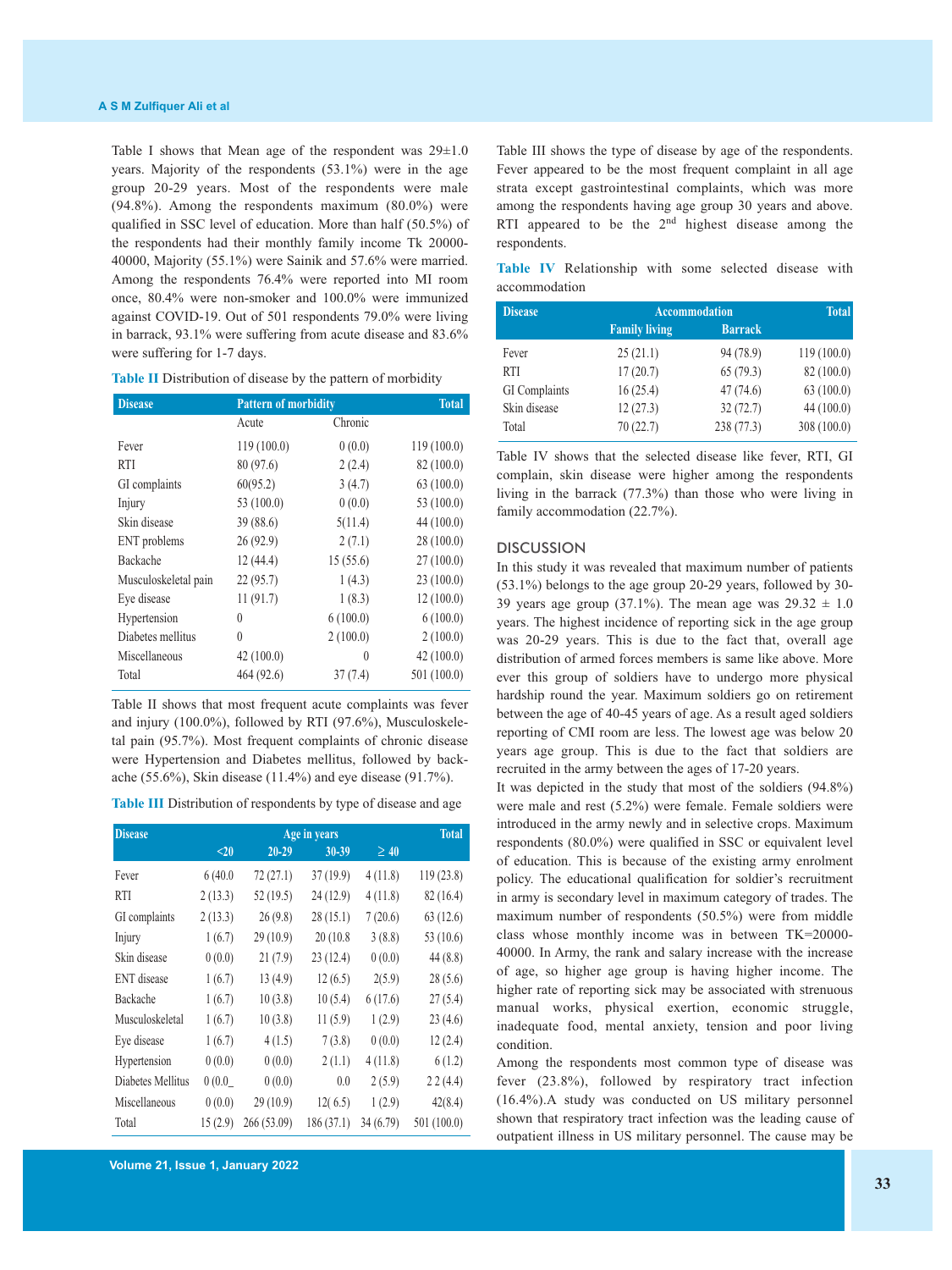due to crowded living condition, stressful working environment, and exposure to the respiratory pathogens in disease endemic areas, military trainees and newly mobilized troops are at particularly high risk for respiratory disease epidemics 5. The next highest morbidity was gastrointestinal complains (12.6%). Gastroenteritis among the defense personnel due to crowded communal living in barracks and substandard out living environment outside the cantonment with inadequate sanitation practices may increase the susceptibility of the disease.

Among the respondents the morbidity of injury was 10.6%, Backache 5.4%, and musculoskeletal pain 4.6%. A study was conducted in US army center for health promotion cited injuries were the single leading cause of deaths, disabilities, hospitalization, outpatient visits and losses of manpower.The causes and risk factors for injuries are training injuries, sports, falls and motor vehicle crashes are among the most important causes of morbidity for military personnel<sup>8,9</sup>. Another study on the health profile of Danish army personnel shown that somatic health problems were the most frequent being lower back pain, mild chest pain, and sensory disorders.<sup>10</sup>

Skin disease like allergy was most common in army due to some food allergy and other skin disorder like dermatitis due to working outdoor with sweat soaked cloth and crowded communal life in barracks and sub-standard out living environment of the outside cantonment with inadequacy in health education or sanitation practices may increases the susceptibility of the disease.<sup>11,12</sup>

In this study it was revealed that among the respondents 55.1% were sainik, 18.2% corporal, 12.4% lance corporal,10% sergeant, and 4.3% were warrant officer. This is due to the fact that the existing authorization of ranks structure in army is tapering from bottom to top.The married percentage among the respondents was 57.6% and unmarried was 42.4%. In army, soldiers are eligible to get marry after 26 years of age. So, it is common for them to get married as soon as they became eligible to marry (Table-I).<sup>13,14</sup>

Most of the respondents (83.6%) were suffering from illness between 1-7 days. This finding indicate that a huge number of respondents had been suffering from acute illness (Table-II).This study reveals that a large number of respondents (76.4%) reported in CMI room only one time for a same illness. Twice reported 21.8%, and thrice reported 1.8%. It proved that most of the patient cured during the first visit, which indicates diagnosis and treatment was proper (Table-I). 15,16

In this study it was shown that, out of 501 respondents, one fifth 19.6% were habituated with smoking and tobacco leafs and the remaining 80.4% had no habit of smoking. This is the commonest forms of social addiction (Table-I). Study also shows that a large number immunization status constitutes vaccination against COVID-19. It is mandatory for all members of Bangladesh Army. This reflects the health consciousness of the soldiers.

### **CONCLUSION**

The findings of the study provided a picture of the common acute and chronic illness prevailing among the soldiers in Bangladesh army. The army is a big community involving officers, soldiers, civilians and their families. To have a complete picture of the illness we need to know prevalence of common acute and chronic diseases among all the members. The findings of this study revealed that most frequent acute complaints was fever and injury (100.0%), followed by RTI (97.6%), musculoskeletal pain (95.7%).Most frequent complaints of chronic disease were Hypertension and Diabetes mellitus, followed by backache (55.6%), Skin disease (11.4%) and eye disease (91.7%). This study will provide a guideline for planning and implementation of intervention program and resource allocation. It will also provide a guideline for further studies.

#### **DISCLOSURE**

The author declared no competing interest.